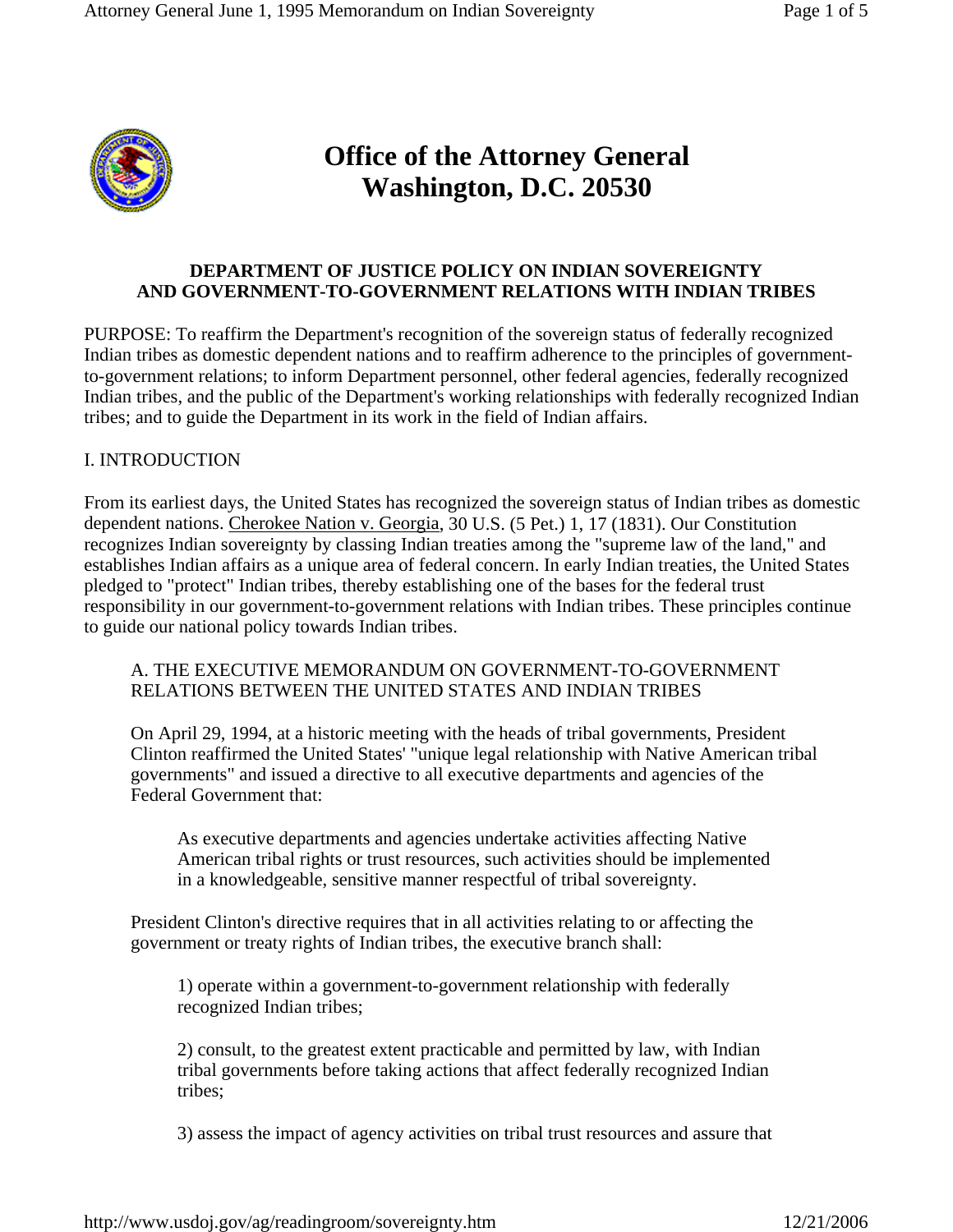tribal interests are considered before the activities are undertaken;

4) remove procedural impediments to working directly with tribal governments on activities that affect trust property or governmental rights of the tribes; and

5) work cooperatively with other agencies to accomplish these goals established by the President.

The Department of Justice is reviewing programs and procedures to ensure that we adhere to principles of respect for Indian tribal governments and honor our Nation's trust responsibility to Indian tribes. Within the Department, the Office of Tribal Justice has been formed to coordinate policy towards Indian tribes both within the Department and with other agencies of the Federal Government, and to assist Indian tribes as domestic dependent nations within the federal system.

# B. FEDERAL INDIAN SELF-DETERMINATION POLICY

President Clinton's executive memorandum builds on the firmly established federal policy of self-determination for Indian tribes. Working together with Congress, previous Presidents affirmed the fundamental policy of federal respect for tribal self-government. President Johnson recognized "the right of the first Americans . . to freedom of choice and self-determination." President Nixon strongly encouraged "self-determination among the Indian people. President Reagan pledged "to pursue the policy of self-government" for Indian tribes and reaffirmed "the government-to-government basis" for dealing with Indian tribes. President Bush recognized that the Federal Government's "efforts to increase tribal self-governance have brought a renewed sense of pride and empowerment to this country's native peoples.

# II. PRINCIPLES OF INDIAN SOVEREIGNTY AND THE TRUST RESPONSIBILITY

Though generalizations are difficult, a few basic principles provide important guidance in the field of Indian affairs: 1) the Constitution vests Congress with plenary power over Indian affairs; 2) Indian tribes retain important sovereign powers over their members and their territory, subject to the plenary power of Congress; and 3) the United States has a trust responsibility to Indian tribes, which guides and limits the Federal Government in dealings with Indian tribes. Thus, federal and tribal law generally have primacy over Indian affairs in Indian country, except where Congress has provided otherwise.

# III. DEPARTMENT OF JUSTICE RECOGNITION OF INDIAN SOVEREIGNTY AND THE FEDERAL TRUST RESPONSIBILITY

The Department resolves that the following principles will guide its interactions with the Indian tribes.

# A. THE SOVEREIGNTY OF INDIAN TRIBES

The Department recognizes that Indian tribes as domestic dependent nations retain sovereign powers, except as divested by the United States, and further recognizes that the United States has the authority to restore federal recognition of Indian sovereignty in order to strengthen tribal self-governance.

The Department shall be guided by principles of respect for Indian tribes and their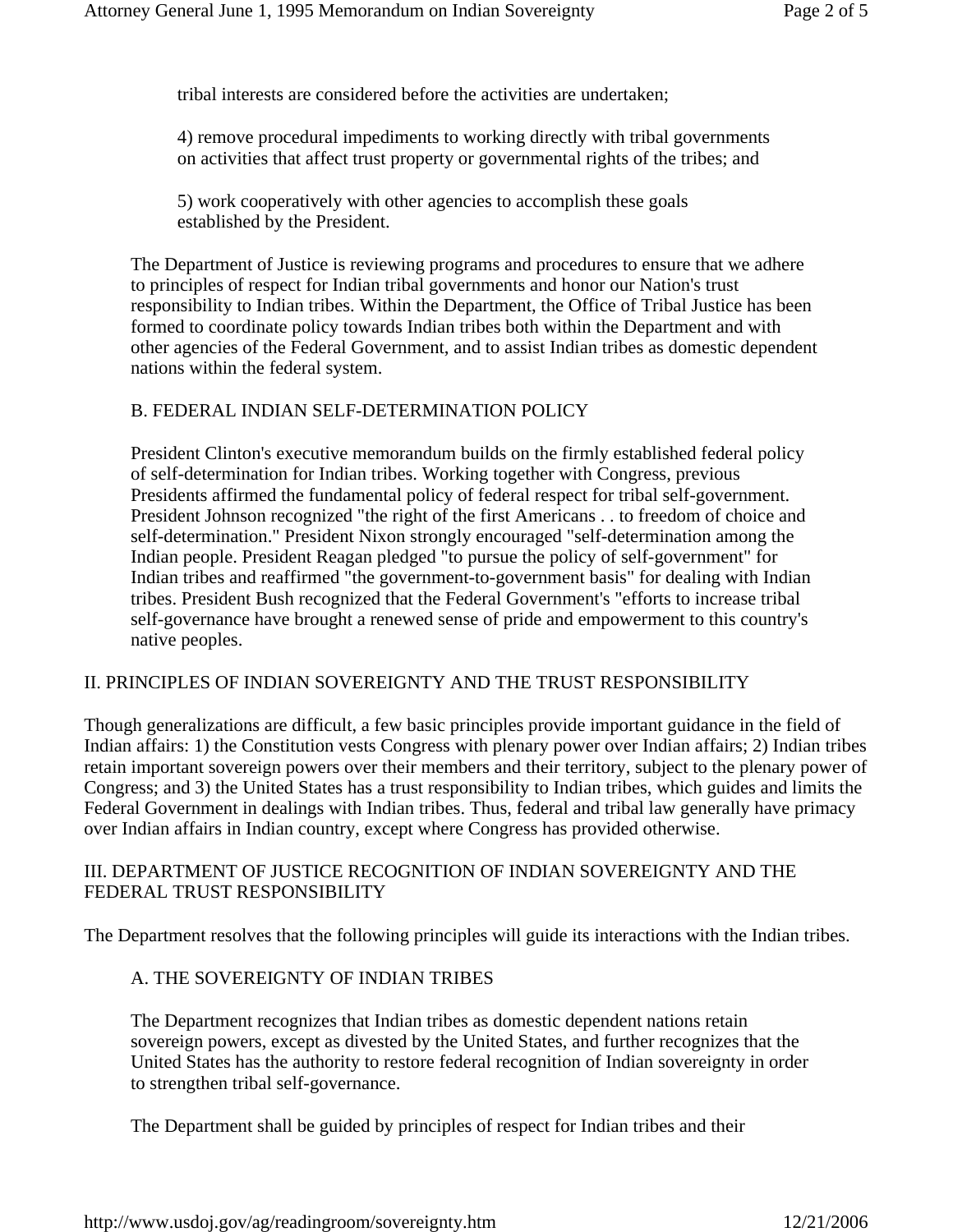sovereign authority and the United States' trust responsibility in the many ways in which the Department takes action on matters affecting Indian tribes. For example, the Department reviews proposed legislation, administers funds that are available to tribes to build their capacity to address crime and crime-related problems in Indian country, and in conjunction with the Bureau of Indian Affairs and tribal police, provides essential law enforcement in Indian country. The Department represents the United States, in coordination with other federal agencies, in litigation brought for the benefit of Indian tribes and individuals, as well as in litigation by Indian tribes or individuals against the United States or its agencies. In litigation as in other matters, the Department may take actions and positions affecting Indian tribes with which one or more tribes may disagree. In all situations, the Department will carry out its responsibilities consistent with the law and this policy statement.

# B. GOVERNMENT-TO-GOVERNMENT RELATIONSHIPS WITH INDIAN TRIBES

In accord with the status of Indian tribes as domestic dependent nations, the Department is committed to operating on the basis of government-to-government relations with Indian tribes.

Consistent with federal law and other Departmental duties, the Department will consult with tribal leaders in its decisions that relate to or affect the sovereignty, rights, resources or lands of Indian tribes. Each component will conduct such consultation in light of its mission. In addition, the Department has initiated national and regional listening conferences and has created the Office of Tribal Justice to improve communications with Indian tribes. In the Offices of the United States Attorneys with substantial areas of Indian country within their purview, the Department encourages designation of Assistant U.S. Attorneys to serve as tribal liaisons.

In order to fulfill its mission, the Department of Justice endeavors to forge strong partnerships between the Indian tribal governments and the Department. These partnerships will enable the Department to better serve the needs of Indian tribes, Indian people, and the public at large.

# C. SELF-DETERMINATION AND SELF-GOVERNANCE

The Department is committed to strengthening and assisting Indian tribal governments in their development and to promoting Indian self-governance. Consistent with federal law and Departmental responsibilities, the Department will consult with tribal governments concerning law enforcement priorities in Indian country, support duly recognized tribal governments, defend the lawful exercise of tribal governmental powers in coordination with the Department of the Interior and other federal agencies, investigate government corruption when necessary, and support and assist Indian tribes in the development of their law enforcement systems, tribal courts, and traditional justice systems.

# D. TRUST RESPONSIBILITY

The Department acknowledges the federal trust responsibility arising from Indian treaties, statutes, executive orders, and the historical relations between the United States and Indian tribes. In a broad sense, the trust responsibility relates to the United States' unique legal and political relationship with Indian tribes. Congress, with plenary power over Indian affairs, plays a primary role in defining the trust responsibility, and Congress recently declared that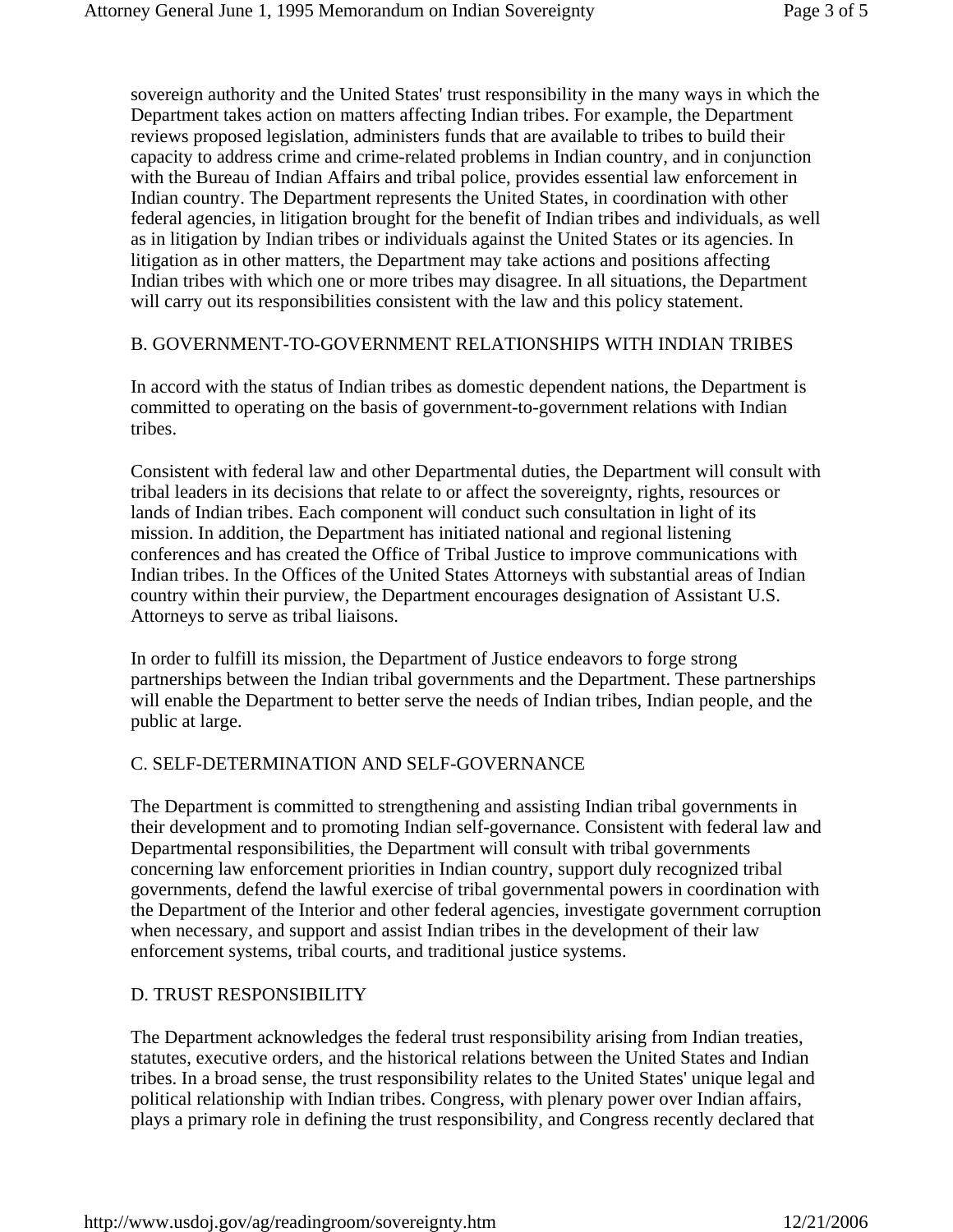the trust responsibility "includes the protection of the sovereignty of each tribal government." 25 U.S.C. § 3601.

The term "trust responsibility" is also used in a narrower sense to define the precise legal duties of the United States in managing prosperity and resources of Indian tribes and, at times, of individual Indians.

The trust responsibility, in both senses, will guide the Department in litigation, enforcement, policymaking and proposals for legislation affecting Indian country, when appropriate to the circumstances. As used in its narrower sense, the federal trust responsibility may be justiciable in some circumstances, while in its broader sense the definition and implementation of the trust responsibility is committed to Congress and the Executive Branch.

#### E. PROTECTION OF CIVIL RIGHTS

Federal law prohibits discrimination based on race or national origin by the federal, state and local governments, or individuals against American Indians in such areas as voting, education, housing, credit, public accommodations and facilities, employment, and in certain federally funded programs and facilities. Various federal criminal civil rights statutes also preserve personal liberties and safety. The existence of the federal trust responsibility towards Indian tribes does not diminish the obligation of state and local governments to respect the civil rights of Indian people.

Through the Indian Civil Rights Act, Congress selectively has derived essential civil rights protections from the Bill of Rights and applied them to Indian tribes. 25 U.S.C. § 1301. The Indian Civil Rights Act is to be interpreted with respect for Indian sovereignty. The primary responsibility for enforcement of the Act is invested in the tribal courts and other tribal fora. In the criminal law context, federal courts have authority to decide habeas corpus petitions after tribal remedies are exhausted.

The Department of Justice is fully committed to safeguarding the constitutional and statutory rights of American Indians, as well as all other Americans.

#### F. PROTECTION OF TRIBAL RELIGION AND CULTURE

The mandate to protect religious liberty is deeply rooted in this Nation's constitutional heritage. The Department seeks to ensure that American Indians are protected in the observance of their faiths. Decisions regarding the activities of the Department that have the potential to substantially interfere with the exercise of Indian religions will be guided by the First Amendment of the United States Constitution, as well as by statutes which protect the exercise of religion such as the Religious Freedom Restoration Act, the American Indian Religious Freedom Act, the Native American Graves Protection and Repatriation Act, and the National Historic Preservation Act.

The Department also recognizes the significant federal interest in aiding tribes in the preservation of their tribal customs and traditions. In performing its duties in Indian country, the Department will respect and seek to preserve tribal cultures.

#### IV. DIRECTIVE TO ALL COMPONENTS OF THE DEPARTMENT OF JUSTICE